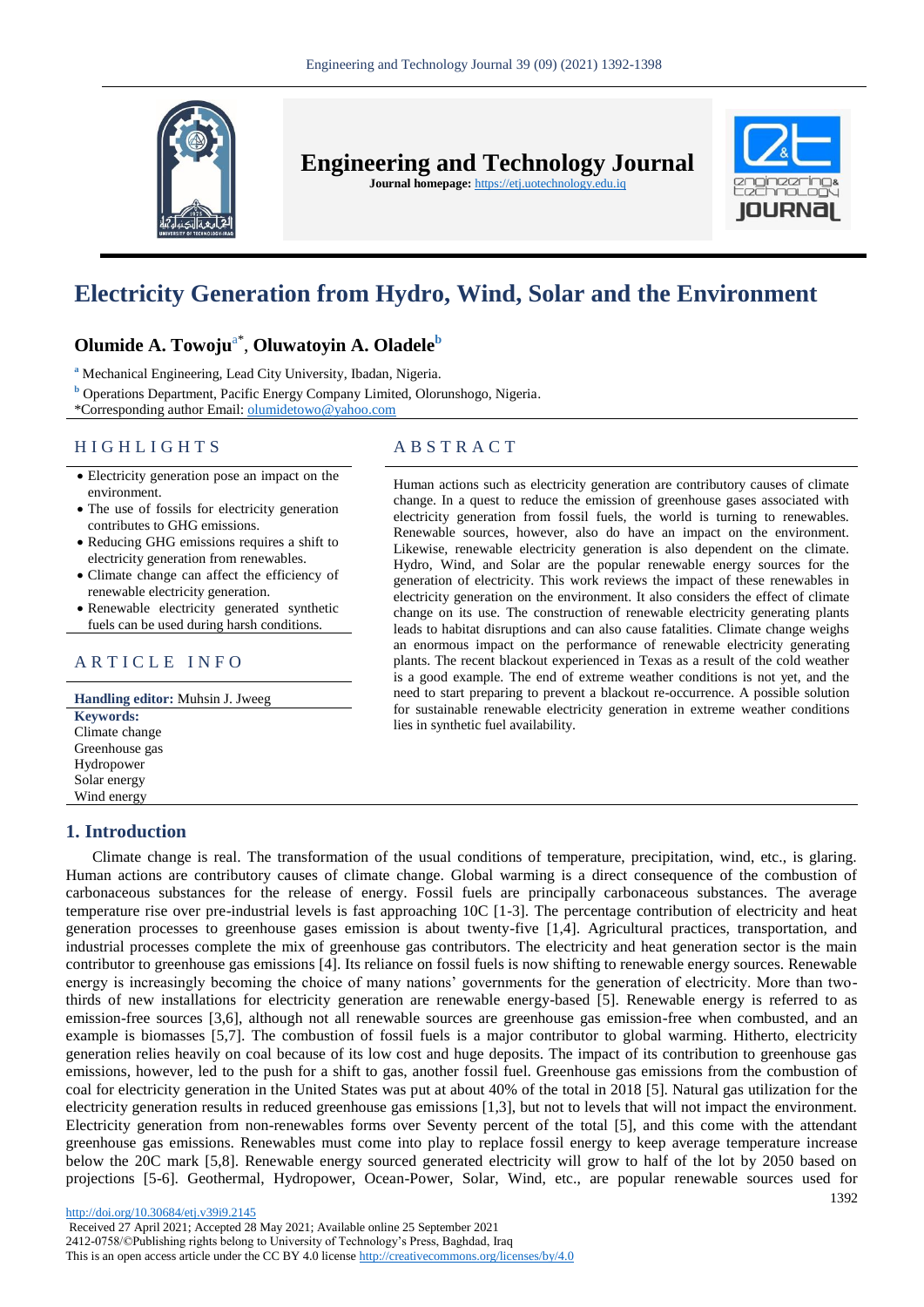electricity generation [3,5]. While the technology for electricity generation from Hydro sources can be said to be in a state of maturity [5,9], the same is not of the others. They are still in the development phase. Recent advances in the study of meteorology, power electronics, and energy storage have led to the increased use of wind and solar energy for electricity generation [5,10-11]. Renewable energy sources are the future resource for electricity generation to stem the negative impact of power generation on the environment. Electricity generation from renewable sources, however, can/or be impacted by climate change.

Therefore, this study seeks to consider renewable energy sourced generated electricity impact on, and the effect of climate change on it, considering the recent happenings in Texas, USA. The following section describes the scope of this work. Section 2 reviews literature regarding the environmental and climatic impact of electricity generation from hydro, wind and solar. And section 3 is a summary of studies regarding climate change impacts on electricity generation from renewables like hydro, wind, and solar. The paper closes with some concluding remarks of a possible solution under discussion.

## **2. Environmental impact of renewable electricity generation**

The common renewable energy sources for electricity generation are hydro, wind, and solar. The shift towards these energy resources is to ensure that average temperature increase over the pre-industrial era is kept below 20C [5,8]. Hydroelectricity generation is reliable and stable, and with its superb return on investment, it is always an investment choice. Electricity generation from wind is cost effective, and when it is onshore installations it qualifies as the most cost effective means of electricity generation [5]. A good alternative of solving the problem of global warming according to studies is Solar generated electricity, it is clean and efficient [12]. These three sources and a summary of their impact on the environment will be considered in this section.

#### **2.1 Hydropower**

Dams built for electricity generation can assist in erosion control [13-14]. Dams act as a collector for water and prevent environmental degradation arising from flooding. Hydroelectric power offers the benefit of a green electricity source [5,15]. However, there lies an uncertainty on the level of greenhouse gas (CO2) emitted from the hydro reservoirs due to biomass decompositions [16]. Hydro dams also do negatively impact the environment. It causes disruptions and damage to the ecosystem services and functions [5,9,16,17-18]; natural stream flow and sediments flow patterns are distorted, aquatic life is affected, and water temperature is disrupted. The blockage/disruption to the natural river and sediment flow affects the natural course of aquatic life. These disruptions come with an attendant depopulation [16,19].

The temperature of stagnant water is always different from that of a flowing one. Thus, causing temperature disruptions when water flows out from a dam. Hydropower dams can also be a reason for peoples' relocation and land-use change because of the large expanse of land required for construction [5,9,20]. These impacts take a toll on the environment and a heavy one for that matter. The negative environmental impact of hydroelectric power generation can contribute to climate change if not properly managed. The disruptions to the ecosystem can destroy biodiversity and lead to the death of organisms. Their decomposition produces methane, a more potent greenhouse gas [17-18]. Thus, the reason why some scholars think hydroelectricity also contributes to climate change [19].

The construction of new hydroelectric dams should be done with the provision of fish ladders to assist fish migration and regular opening of the dam to allow for water flow downstream. This will lead to a reduction of its impact on the environment.

## **2.2 Wind energy**

Wind energy is one of the renewable energy sources receiving rapt attention from researchers and governments of nations to mitigate the effects of electricity generation contributions to climate change. Wind-generated electricity, like the other renewables, is green [5]. It does not emit greenhouse gases [21], and hence, does minimal harm to the climate; studies have shown that wind turbines can impact regional climatic conditions [22]. Its water use is negligible, making it a non-water polluting and dependent technology, unlike other electricity-generating means [8,23]. However, it can negatively impact the environment [24] through land use and habitat loss. Wind-generated electricity has the lowest impact on habitats of the other energy sources. It, however, requires a large land area for its construction [20,25].

The land use can change the dynamics of the habitat if not well planned. Wind turbines are sources of noise pollution; this can be mechanical or aerodynamic. While the mechanical noise is now largely contained, the aerodynamic noise caused by the rotation of the turbine rotor blades generates noise [23] that can be very irritating and disturbing to nearby occupants. The construction of wind farms can also endanger the habitat of birds [23,26]. Collision of birds with the turbine rotor is a likely occurrence at wind farms. The collision can be fatal, and even without a bird's death or injury, an impairment/interference is made against their movement [22]. Because of the heights of wind turbines, visibility becomes a challenge at wind farm sites [22-23,27], and the movement of its blades is a cause of flickering shadows. Offshore wind farms, like onshore, do disrupt marine and plant habitats, and their decommissioning can lead to the emission of toxins which can affect aquatic life [21]. Offshore wind turbines can cause an artificial reef that can affect marine biodiversity [22].

Mitigating the negative impacts of wind-generated electricity can be achieved through conscious design and location of the turbines. This will lead to a reduction in birds' fatality, flickering shadows, and visibility challenges.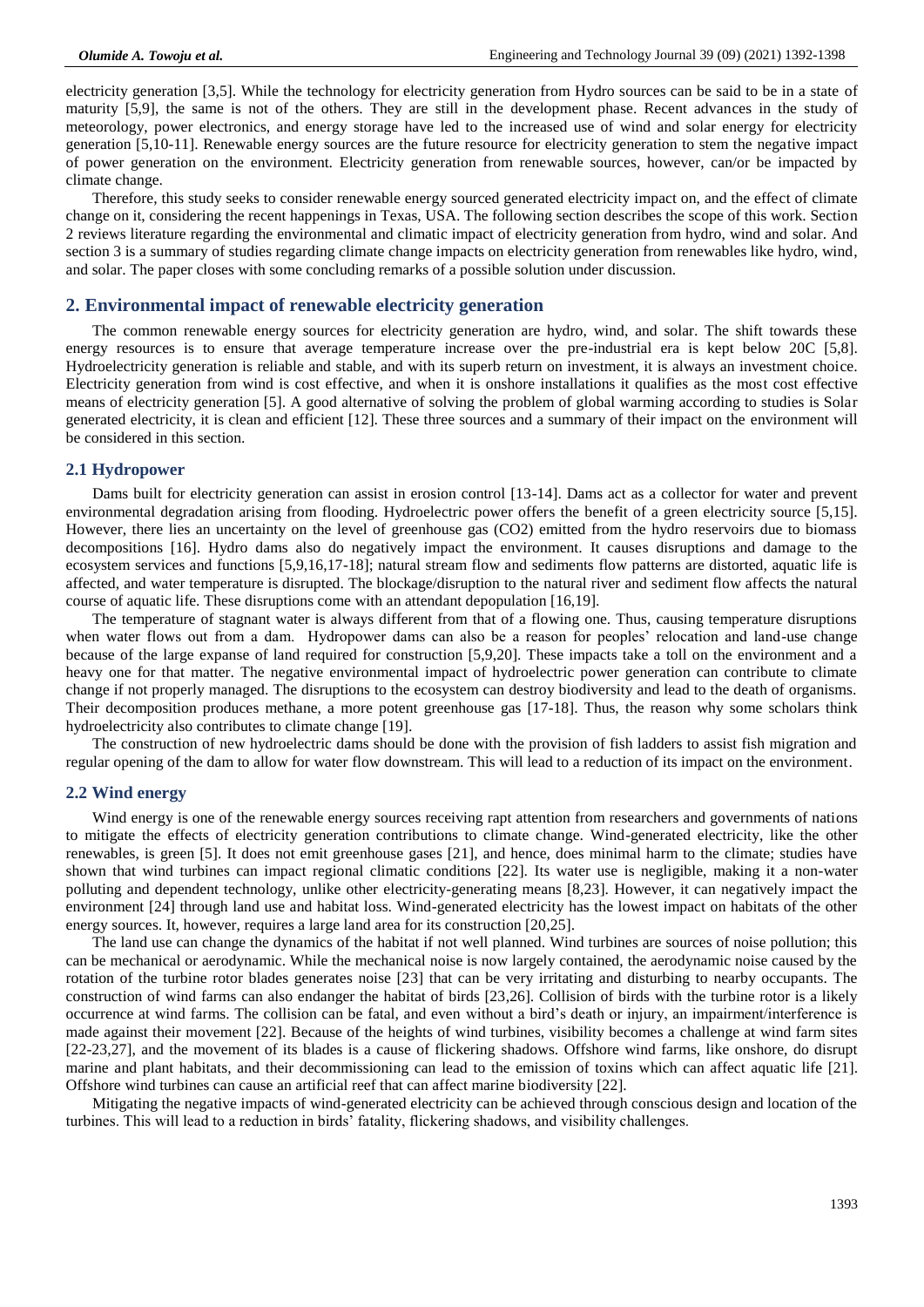## **2.3 Solar energy**

Solar energy-generated electricity is adjudged green. It is the third in the rankings of renewable energy sourced electricity. It does not emit greenhouse gases during its operation [12,28-29] and does not directly harm to the climate. However, the construction of solar energy farms can contribute to climate change. The clearing of forests for solar panel installation contributes to climate change [5,30-31]. The subsequent decomposition of felled plants results in the release of stored carbon compounds. Also, environmental degradation, soil erosion can set in due to cleared land spans [29]. Like wind turbines, solar panels for electricity generation require a large land area for their installation. The land-use does have an impact on the environment. But unlike the wind turbine, noise is not generated during the operation of solar generators. The requirements for large land use cause disruptions in habitat set-ups and affect biodiversity [29,32]. To mitigate some of the negative impacts of deforestation on the environment, floating photovoltaic panel technology is being adopted [32].

Solar farms can also impact the bird mortality rates by colliding with the panels or contact with solar flux [33-34]. The emission of hazardous materials associated with the manufacture of solar energy components is of great concern [35]. The emission of poisonous materials can harm the environment if not properly managed. The hazardous nature of the solar panels as they reach their end of life and become wastes is of more concern [36]. A realization of this threat is pushing governments of nations to devise proper management policies for the waste panels through recycling [36]. Visual pollution is another negative impact of solar farms on the environment. Installations near highways cause visual disturbance to drivers due to sunlight reflection, and the near building installations impair people's vision [37-38]. To mitigate against the negative impacts, rooftop installations are now a common practice [39-40]. Rooftop installations reduce the demand for land and helps to preserve biodiversity. It also helps in the reduction of visual pollution and disturbance. The floating type installations of Solar panels also leads to a reduction in some of the negative environmental impacts like land requirement. The impact of using different energy resources in the generation of electricity on the environment is depicted in Table 1.

## **3. Climate change impact on renewable electricity generation**

The combustion of carbonaceous substances and the decomposition of organic matter results in the emission of greenhouse gases. Significant changes are made to the environment and ultimately to the climate. Land cultivation for plants also contributes to climate change if not properly managed [41]. It is indisputable that changes have been made to the climate pattern. These changes have effects that are either positive and negative on energy generation from renewable sources [8,42]. An example of a negative impact was the blackout recorded in Texas in February 2021 due to the cold winter [43]. Renewable electricity is dependent on climate variables. The remaining part of this section will be devoted to the impacts of climate change on the three (3) popular electricity generation renewable energy sources and proffer solutions to mitigating the negative impact.

## **3.1 Hydropower generation**

Climate change has led to an increment of average temperatures [1-3,5,8]. The relatively warmer temperature is a recipe for increased rainfall [5]. Air temperature and precipitation are direct consequences of climate change and affect streamflow. Hydropower generation flourishes with the availability of water to fill up its dams. However, while climate change can boost electricity generation from hydro-dams in some regions, it can hamper others. Rainfall pattern change can cause some areas to experience increased rainfalls, while some will experience drought. A rainfall pattern change is a threat to hydropower generation [5]. It is essential to note that increased rainfall may not be beneficial for hydropower generation in all instances. Flooding and landslide can result from increased rainfall leading to increased sediments in dams and the attendant negative impact on the hydropower plants [8]

Global warming is also the cause of glaciers retreat with its attendant impact on water discharge [44-46]. Disruption of water discharge is a challenge to existing hydro-dams and likewise to newer ones. Increased temperature does not only affect precipitation; it also has a direct impact on surface water evaporation [8]. It takes a toll on the reservoir water quantity and power generation. Also, increased mechanical stress of the plant components results from increased average air temperature.

Climate change is a threat to the continued generation of electricity from hydro-dams, however, this threat can be properly managed. Areas with increased rainfalls can harness the rains by constructing dams which will in addition to electricity generation, will assist in checking erosion and help save the environment.

## **3.2 Electricity generation from Wind**

Wind speeds have increased over the years thanks to climate change [47]. The performance of wind turbines is majorly dependent on wind speed [48]. Hence, climate change can affect the performance of wind turbines. Climate change causes shifts in geographical distribution and variability of wind [48-49] and can affect existing wind turbines and newer installations. Global warming affects soil stability, results in ice melting, leads to sea-level rise, and threatens both onshore and offshore construction of wind turbines [8,50]. There is no gainsaying that increased average air temperature is a consequence of climate change. The rotation speed of the wind turbine blades is a function of wind energy (momentum). Wind energy affects the power output from the turbines [8,49]. Temperature values affect air density, a key parameter of wind energy, and hence climate change can impact wind turbine performance through average temperature increase.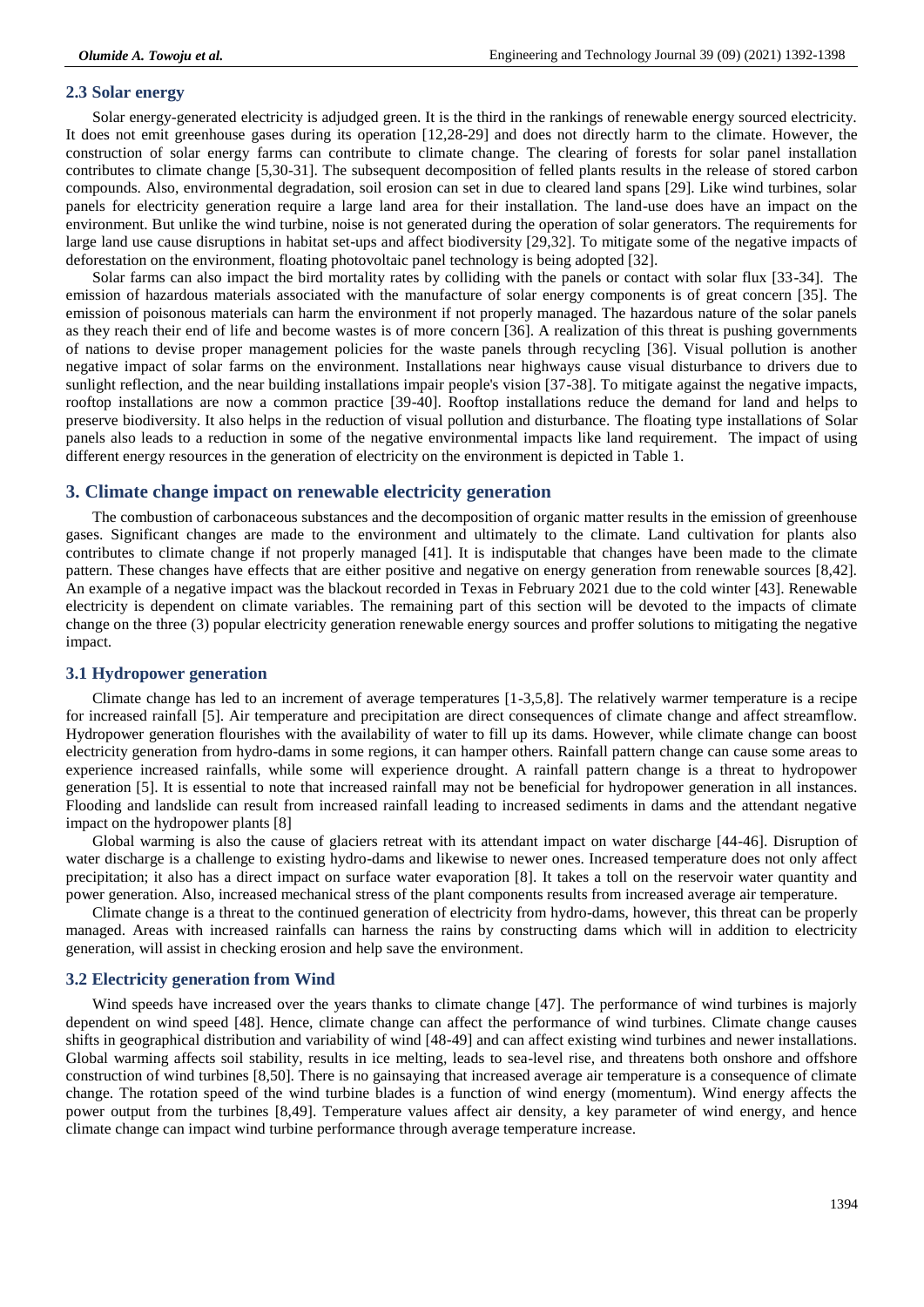## **Table 1:** Electricity Generation from Different Resources

| <b>Energy Resource</b> | <b>Clea</b> | <b>Noise pollution</b> | <b>Affect Biodiversity</b> | <b>Animal mortality</b> |
|------------------------|-------------|------------------------|----------------------------|-------------------------|
|                        | n           |                        |                            |                         |
| Fossil                 |             | X                      |                            |                         |
| Nuclear                | X           | X                      |                            |                         |
| Hydro                  |             |                        | X                          | X                       |
| Wind                   |             | X                      | х                          | Х                       |
| Solar                  |             |                        |                            |                         |
| <b>Biomass</b>         |             |                        |                            |                         |

While global warming is always attributable to climate change occasioned by greenhouse gas emissions, it is also good to note that extreme cold temperature is also a consequence of climate change. Extreme cold can cause turbine blade icing and affect the performance and durability of the turbine [49]. A recent case is that of Texas in February 2021 that resulted in blackouts. The cold period led to the icing of the turbine blades and subsequently prevented the turbines from operating. However, there are many arguments as to what caused the total power outage. An incontestable fact is that the cold weather put the wind turbines out of operation, a reason for increased pressure on other generators and the subsequent collapse of the system.

While electricity generation from wind turbines during freezing temperatures might be impossible due to turbine blades icing, a concept that can be researched on is the installation of heaters on the blades. This can be powered with other energy sources like synthetic fuels and employed when situations warrant it.

## **3.3 Electricity generation from Solar**

The efficiency of solar cells is negatively affected by an increase in global temperature [51-52]. Global warming results in increased average temperature, thus negatively impacting the electricity generation capacity of solar cells. Also, a warmer climate may lead to lesser solar radiation [5] and hence, a decrease in the efficiency of the solar power plant [52]. Increased precipitation is also a characteristic impact of climate change. It can lead to reduced solar radiation and reduced electricity output from solar plants [8]. There is also a tendency for an increased level of cloud formation with its attendant impact on the performance of solar power plants due to warmer temperatures.

Cold weather is a consequence of climate change. It leads to icing and increased snowfalls that result in reduced output of solar power plants [52]. Increased wind speeds can have a twin impact on the performance of solar power plants. While increased wind speeds aid the cooling of the modules and the attendant boost in efficiency and output, it can also increase debris that causes material damage [53].

Climate change is real and its attendant effect can only but managed. Construction of floating solar panels can help mitigate the impact of increased temperature on the performance of the panels.

## **3.4 Synthetic fuels**

Extreme weather has impacts on the common renewable energy sources and this can lead to blackouts during this period. Also, generation from these renewable energy sources are peaked during some period of the day, and supply is in excess of demand. This excess energy can be stored by utilizing it in the generation of synthetic fuel, a Carbon-neutral fuel [2]. The synthetic fuel can be utilized to generate electricity in extreme cold weather when other forms of renewables fail. Antifreeze are usually additives to liquid fuels, and this in synthetic fuels will make it resistant to freezing during harsh weather. An advantage of utilizing synthetic fuel as an energy storage and electricity generation source is that it is a high energy carrier just like other liquid fuels, and can fit in the existing liquid fuel storage systems [2].

## **4. Conclusions**

While all hands are on deck in the continuous reduction of the human contribution to climate change by reducing greenhouse gas emissions, we must continue to find means of navigating through this menace. An obvious scenario that must continue to put scholars on their toes is the recent power blackout encountered in Texas, the United States of America, in the winter of 2021. The world has not yet seen the end of extreme weather conditions. This study has concentrated on renewable electricity generation and climate change. The reduction of the emission of greenhouse gases requires the transition from fossil energy generated electricity to renewables.

Man has learned to live with the impact of global warming on electricity generation from renewables. However, the recent cold weather in Texas has shown that our preparedness to adapt to climate change's effect on the deployment of renewable electricity is still at a low. How can electricity demand be met with renewables during cold weather with the background knowledge that hydropower, wind turbines, and solar plants are adversely affected during this period?

It is on record that the gas power turbines of the Texas electricity generation companies were also down during the winter blackouts due to the blockage of gas pipes. Therefore, the use of the plants during cold weather may not be a good option. It is, however, understood that liquid fuels with antifreeze additives show good resistance to freezing during extra cold weather situations. Liquid fuels can come to play during this period, but they cannot be fossil fuel derivatives to ensure a greener world. Renewable electricity generated synthetic fuels are carbon-neutral and can help to salvage the situation. It can be produced during peak periods of renewably generated electricity and stored for use when the need arises.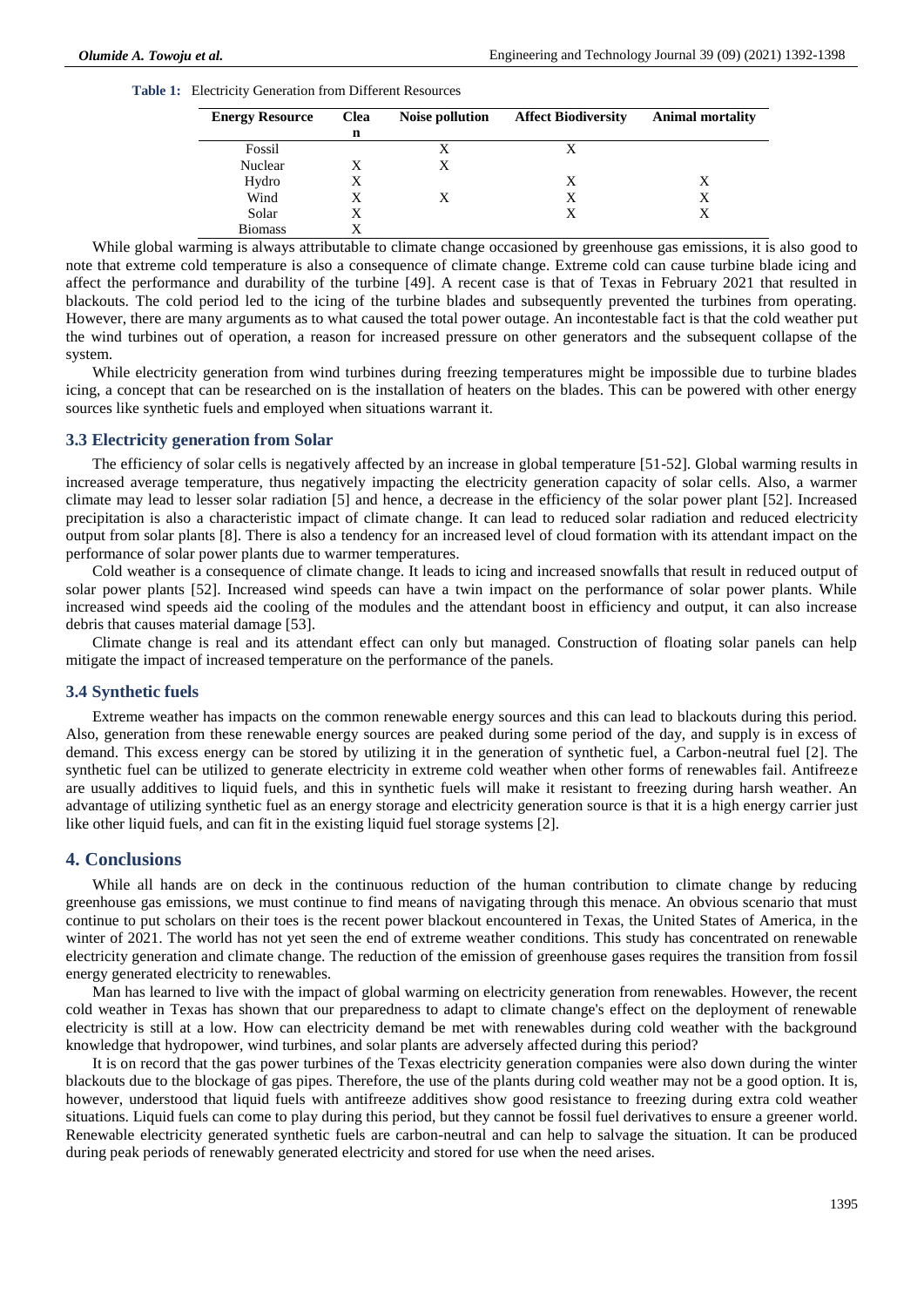Studies on the commercial production of synthetic fuels must be encouraged. Synthetic fuels hold the key to sustainable electricity generation in the face of climate change. Electricity generation can be shored up with synthetic fuels when climate change dawns on the renewable electricity generation sources. Thus, help to prevent the attendant electricity outages.

## **Acknowledgment**

The author acknowledge Lead City University for providing an enabling environment to carry out this study.

## **Author contribution**

The first author conceptualized and prepared the manuscript. The second author assisted in proof reading the manuscript.

#### **Funding**

This research received no specific grant from any funding agency in the public, commercial, or not-for-profit sectors.

## **Data availability statement**

The data that support the findings of this study are available on request from the corresponding author.

## **Conflicts of interest**

The authors declare that there is no conflict of interest.

## **References**

- **[1]** O. A. Towoju and F. A. Ishola, "A Case for the internal combustion engine powered vehicle," Energy Reports, Vol 6, pp. 315-321, 2020. [https://doi.org/10.1016/j.egyr.2019.11.082.](https://doi.org/10.1016/j.egyr.2019.11.082)
- **[2]** O. A. Towoju, "Fuels for automobiles; the sustainable future," Journal of Energy Research and Reviews*.* Vol. 7, No. 3, pp. 8-13, 2021. doi: 10.9734/JENRR/2021/v7i330191.
- **[3]** O. A. Towoju, "Carbon footprint reduction with the adoption of the electricity-powered vehicles," International Energy Journal (IEJ), Vol. 21, No. 1A, pp. 101-106, 2021.
- **[4]** IPCC. Summary for policymakers. In: O. Edenhofer, R. Pichs-Madruga, Y. Sokona, E. Farahani, S. Kadner, K. Seyboth A. Adler, I. Baum, S. Brunner, P. Eickemeier, B. Kriemann, J. Savolainen, S. Schlömer, C. von Stechow, T. Zwickel, J.C. Minx; editors. Climate change 2014: mitigation of climate change. Contribution of working group III to the fifth assessment report of the intergovernmental panel on climate change. Cambridge, United Kingdom and New York, NY, USA: Cambridge University Press; 2014.
- **[5]** O. A. Towoju and F. A. Ishola, "Pros and cons of electricity generation from different available energy sources," International Review of Mechanical Engineering (IREME), Vol. 14, No. 6, pp. 374-380, 2020. [https://doi.org/10.15866/ireme.v14i6.19104.](https://doi.org/10.15866/ireme.v14i6.19104)
- **[6]** M. A. Islam, M. Hasanuzzaman, N. Rahim, A. Nahar, and M. Hosenuzzaman. "Global renewable energy-based electricity generation and smart grid system for energy security," The Scientific World Journal, Vol. 197136, 2014. doi.org/10.1155/2014/197136
- **[7]** A. Freiberg, J. Scharfe, V. C. Murta, and A. Seidler. "The use of biomass for electricity generation: a scoping review of health effects on humans in residential and occupational settings," Int J. Environ Res Public Health**.** Vol 15, No. 2: 354, pp. 1-27, 2018.
- **[8]** K. Solaun and E. Cerda, "Climate change impact on renewable energy generation: a review of quantitative projections," Renewable and Sustainable Energy Reviews, Vol. 116, pp. 1-16, 2019.<https://doi.org/10.1016/j.rser.2019.109415>
- **[9]** F. C. Jônatas da Mata, A. Z. Mesquita, and R. O. Neto, "Comparison of the performance, advantages and disadvantages of nuclear power generation compared to other clean sources of electricity," International Nuclear Atlantic Conference – INAC, 2017.
- **[10]** J. B. Olson, J. S. Kenyon, I. Djalalova, L Bianco, D. D. Turner, Y. Pichugina, A. Choukulkar, M. D. Toy, J. M. Brown, W. M. Angevine, E. Akish, Jian-W. Bao, P. Jimenez, B. Kosovic, K. A. Lundquist, C. Draxl,J. K. Lundquist, J. McCaa, K. McCaffrey, K. Lantz, C. Long, J. Wilczak, R. Banta, M. Marquis, S. Redfern, L. K. Berg, W. Shaw, and J. Cline. "Improving wind energy forecasting through numerical weather prediction model development," Bull. Amer. Meteor. Soc*.* Vol 100, No. 11, pp. 2201-2220, 2019. DOI[: https://doi.org/10.1175/BAMS-D-18-0040.1](https://doi.org/10.1175/BAMS-D-18-0040.1)
- **[11]** R. Dash and S. C. Swain," Effective power quality improvement using dynamic activate compensation system with renewable grid interfaced sources," Ain Shams Engineering Journal*,* Vol 9, No. 4, pp. 2897-2905, 2018.
- **[12]** C. Ayoo, "Towards energy security for the twenty-first century," Intech Open*,* pp. 1-26, 2020.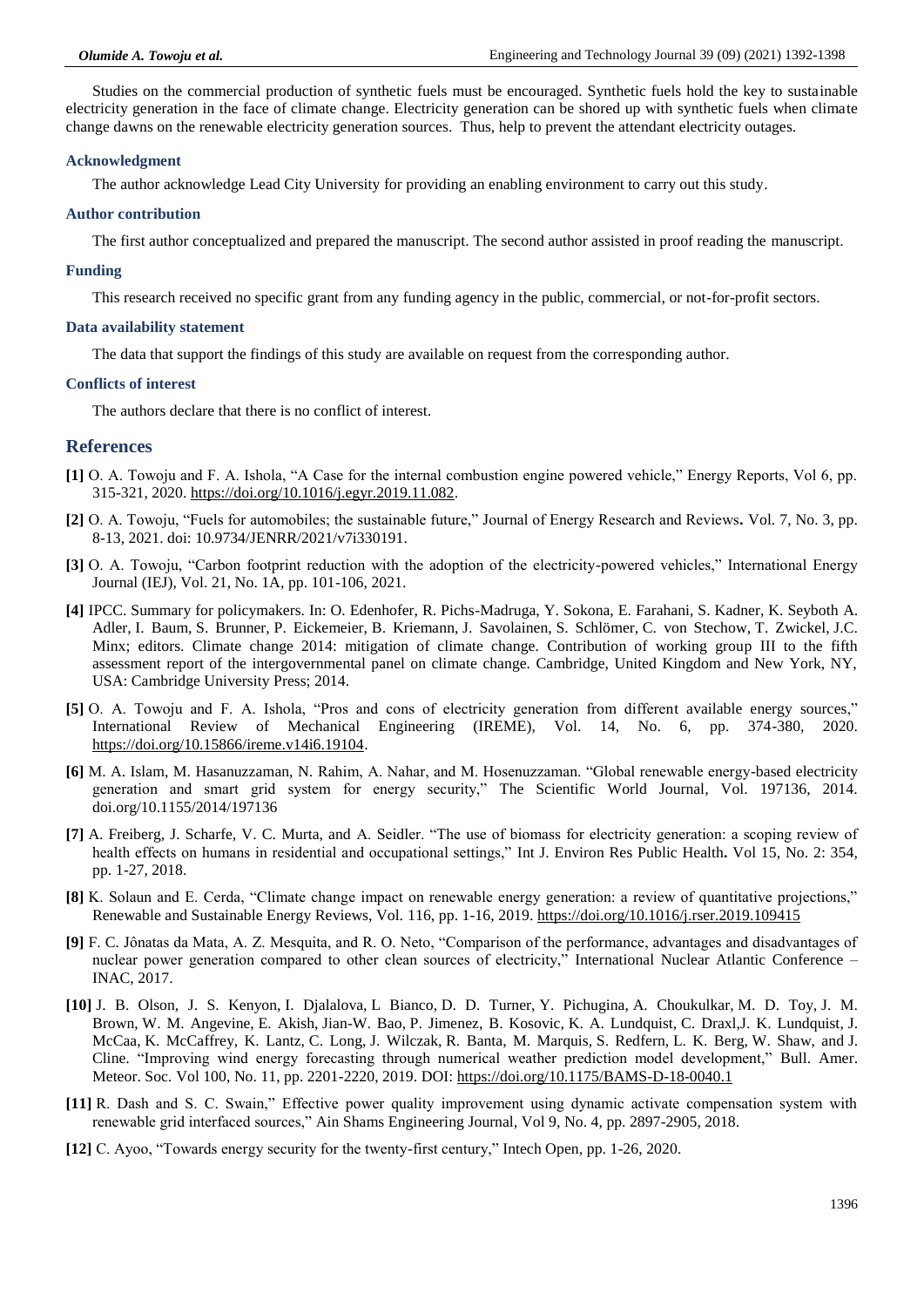- **[13]** D. J. Soeder, M. S. Scyller, J. Borglum, "7 Energy economics," The Fossil Fuel Revolution: Shale Gas and Tight Oil, pp. 213-247, 2019. [https://doi.org/10.1016/B978-0-12-815397-0.00008-2.](https://doi.org/10.1016/B978-0-12-815397-0.00008-2)
- **[14]** S. Yuan, Z. Li, P. Li, G. Xu, H. Gao, L. Xiao, F. Wang, and T. Wang. "Influence of check dams on flood and erosion dynamic processes of a small watershed in the loess plateau," Water, Vol. 11, No. 834, pp. 1-16, 2019. doi:10.3390/w11040834.
- **[15]** Utah State University, "Strategies to reduce environmental damage from dams," Science Daily. 2016. [Online], Available: [www.sciencedaily.com/releases/2016/09/160909112300.htm.](http://www.sciencedaily.com/releases/2016/09/160909112300.htm)
- **[16]** Energy Sage, "Environmental impacts of hydropower," 2019. Accessed on 05/04/2021, [Online], Available: <https://www.energysage.com/about-clean-energy/hydropower/environmental-impacts-hydropower/>
- **[17]** E. Ezcurra, E. Barrious, P. Ezcurra, A. Ezcurra, S. Vanderplank, O. VIdal, L. Villanueva-Almanza, and O. Aburto-Oropeza. "A natural experiment reveals the impact of hydroelectric dams on the estuaries of tropical rivers," Sci. Adv., Vol. 5, No. eaau9875, pp. 1-9, 2019.
- **[18]** D. M. Rosenberg, P. McCully, and C. M. Pringle, "Global-scale environmental effects of hydrological alterations: Introduction," Bioscience, Vol. 50, pp. 746-751, 2000.
- **[19]** M. Mussa, H. Teka, and H. Ayicho, "Environmental impacts of hydropower and alternative mitigation measures," current investigations in agriculture and current research, Vol. 2, No. 2, 2018. **DOI:** [10.32474/CIACR.2018.02.000133](http://dx.doi.org/10.32474/CIACR.2018.02.000133)
- **[20]** J. Yardley, "Chinese dam projects criticized for their human costs," New York Times, November 19, 2007.
- **[21]** M. Faizal1, R. K. Chelvan, and A. Amirah, "Energy economic and environmental impact of wind power in Malaysia," International Journal of Advanced Scientific Research and Management, Vol. 2, No. 7, pp. 81-87, 2017.
- **[22]** K. Dai, [A. Bergot,](https://www.sciencedirect.com/science/article/abs/pii/S0960148114007149#!) C. Liang, W. Xiang, and Z. Huang. "Environmental issues associated with wind energy A review," Renewable Energy, Vol. 75, pp. 911-921, 2015[. http://dx.doi.org/10.1016/j.renene.2014.10.074.](http://dx.doi.org/10.1016/j.renene.2014.10.074)
- **[23]** R. Saidur, N. A. Rahim, M. R. Islam, and K. H. Solangi. "Environmental impact of wind energy," Renewable and Sustainable Energy Reviews, Vol. 15, pp. 2423–2430, 2011. Doi: 10.1016/j.rser.2011.02.024.
- **[24]** K. Abeliotis, and D. Pactiti, "Assessment of the environmental impacts of a wind farm in central greece during its life cycle," International Journal of Renewable Energy Research, Vol. 4, No. 3, pp. 580-585, 2014.
- **[25]** POST. Carbon footprint of electricity generation, Post note by Parliamentary Office of Science and Technology, Vol. 268, pp. 1-4, 2006.
- **[26]** P. Magoha, "Footprints in the wind? ; environmental impacts of wind power development," Fuel and Energy Abstracts, Vol. 44, No. 3, pp. 161, 2003.
- **[27]** L. Jacob "Visual impact assessment of offshore wind farms and prior experience," Applied Energy*,* Vol. 86, pp. 380–7, 2009.
- **[28]** V. M. Fthenakis, H. C. Kim, and E. Alsema, "Emissions from photovoltaic life cycles emissions from photovoltaic life cycles," Environ. Sci. Technol. Vol. 42, No. 6, pp. 2168–2174, 2008.
- **[29]** G. D. Pimentel Da Silva and D. A. C. Branco, "Is floating photovoltaic better than conventional photovoltaic? Assessing environmental impacts, " Impact Assess. Proj. Appraisal. Vol. 36, No. 5, pp. 390-400, 2018.
- **[30]** D. Turney and V. Fthenakis," Environmental impacts from the installation and operation of large-scale solar power plants," Renew. Sust. Energy Rev. Vol. 15, No. 6, pp. 3261–3270, 2011.
- **[31]** A. J. Swart and P. E. Hertzog, "Varying percentages of full uniform shading of a PV module in a controlled environment yields linear power reduction," J. Energy South. Africa, Vol. 27, No. 3, pp. 28–38, 2016.
- **[32]** A. Gasparatos, C. N. H. Doll, M. Esteban, A. Ahmed, and T. A. Olang. "Renewable energy and biodiversity: implications for transitioning to a Green Economy," Renew Sustain Energy Rev. Vol. 70, pp. 161–184, 2017. <https://doi.org/10.1080/14615517.2018.1477498>
- **[33]** M. Grippo, J. W. Hayse, and B. L. O'Connor, "Solar energy development and aquatic ecosystems in the Southwestern United States: potential impacts, mitigation, and research needs," Environ Assess. Vol. 55, pp. 244–256, 2015.
- **[34]** L. J. Jr. Walston, K. E. Rollins, K. E. LaGory, K. P. Smith, and S. A. Meyers. "A preliminary assessment of avian mortality at utility-scale solar energy facilities in the United States," Renew Energy. Vol. 92, pp. 405–414, 2016.
- **[35]** M. Tawalbeh, A. A. Othman, F., Kafiah, E. Abdelsalam, F. Almomani, and M. Alkasrawi. "Environmental impacts of solar photovoltaic systems: A critical review of recent progress and future outlook," [Science of The Total Environment.](https://www.sciencedirect.com/science/journal/00489697)  Vol. 759, 2021[. https://doi.org/10.1016/j.scitotenv.2020.143528](https://doi.org/10.1016/j.scitotenv.2020.143528)